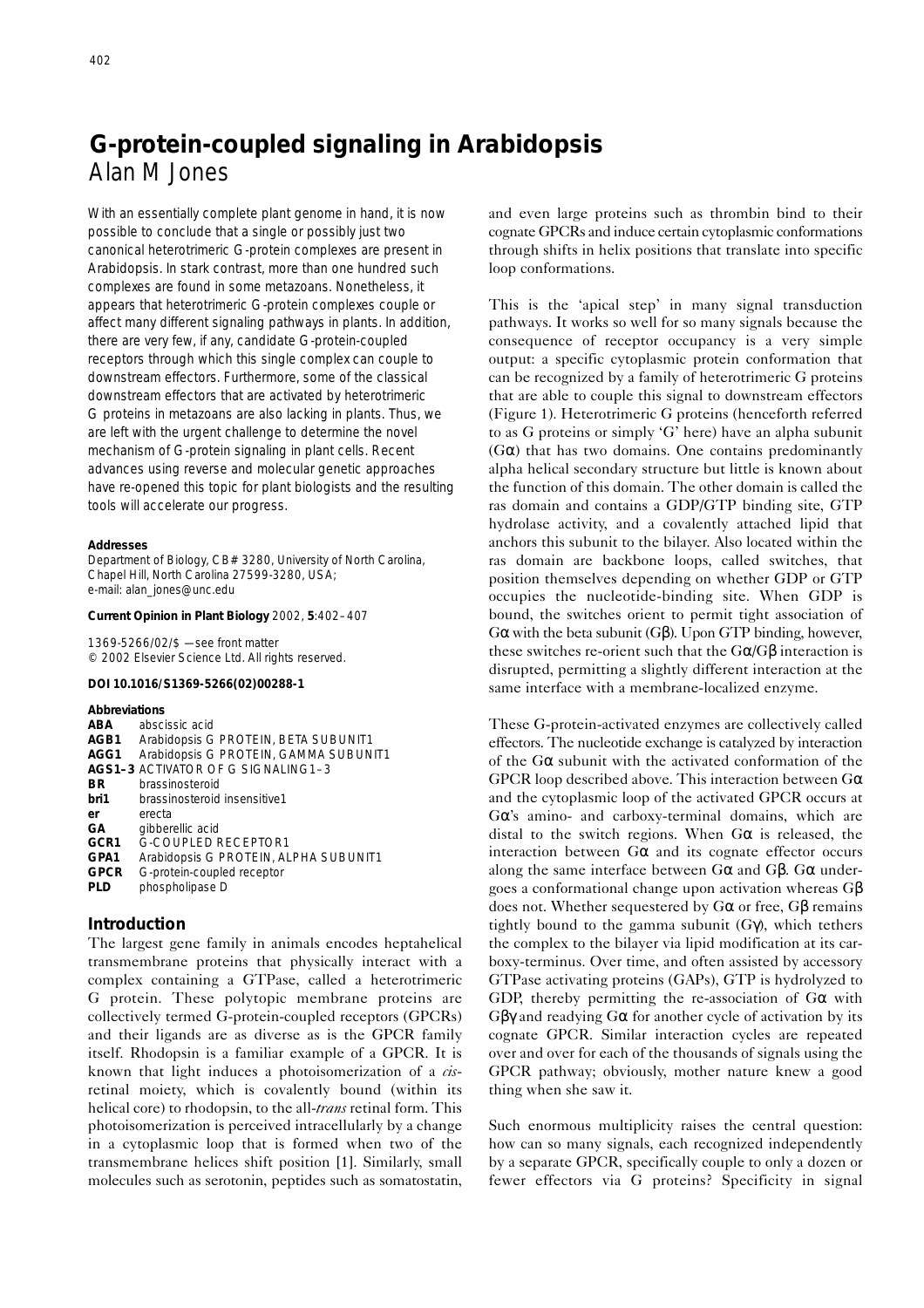#### **Figure 1**

Classical model for G-protein-coupled signaling in animal cells. The binding of a ligand to its cognate receptor induces a conformational change that is perceived cytoplasmically. The ribbon structure of the three subunits of a heterotrimeric G-protein complex (B Temple, AM Jones, unpublished data) is shown to be associated with the receptor. The G protein is tethered to the bilayer and kept proximal to the receptor by lipid modification of its α and γ subunits (green and yellow bars). The activated receptor promotes GDP for GTP exchange, which dissociates the Gα from the Gβγ subunit. Both Gα and Gβγ can then activate downstream targets, such as adenyl cyclase (AC) and ion channels, to cause changes in the levels of secondary messengers. The effect of the G-protein subunits on their targets can be either positive or negative. although only stimulation is shown. The intrinsic GTPase of the Gα subunit hydrolyses GTP to GDP and thus returns the G-protein complex to its resting state. Regulators of G signaling (RGS) can facilitate the  $G\alpha$  GTPase (GAP) activity by interactions at their GoLoco domains. Some effectors exert GAP activity. Activities



complex independently of receptor activation are provided by AGS proteins. AGS1 facilitates GTP exchange whereas AGS3 acts as an inhibitor of GDP dissociation. AGS3 stimulates G-coupled pathways in which Gβγ is involved because AGS3 can displace the Gβγ subunit from the complex, enabling it to interact with its

effectors. This model represents a highly simplified scheme because it does not convey that there are more than a thousand receptors, more than a hundred different G-protein complexes, and a dozen known effectors. Nor does it include de-sensitization mechanisms or modifications (e.g. phosphorylation, ubiquitinization and reversible myristilization) of the subunits.

coupling in metazoans is accomplished by two mechanisms. First, some G proteins are able to recognize a specific GPCR and a specific effector. Second, promiscuous G proteins are sequestered in signaling rafts that contain a specific GPCR, the cognate effector and all of the other components that operate on a particular pathway. A recently discovered example of this is illustrated by the co-localization of the β-adrenergic receptor with the  $Ca<sub>V</sub>1.2$  calcium channel in a macromolecular complex that contains many other elements of the signaling apparatus from receptor to effector [2••].

Animals have 23 different  $G\alpha$ , six  $G\beta$ , and 12  $G\gamma$  subunits, potentially assembling more than a thousand different G proteins. Given differences in the expression of G proteins among different cell types and the known exclusion of some subunit pairs, we can more conservatively estimate that more than a hundred heterotrimeric complexes exist in a cell. Gα forms four subfamilies, Gs, Gi, Gq, and G12, on the basis of their sequence. All except one member of the Gi subfamily can be covalently modified by ribosylation of a carboxy-terminal cysteine residue, catalyzed by pertusis toxin from *Bordetella pertusis*. Thus, Gα ribosylation is a diagnostic of subtype Gi. In general, Gs members stimulate adenyl cyclase (AC) whereas members of the Gi subfamily inhibit AC activity. Gq members typically stimulate phospholipase C-β (PLC) activity and G12 members operate via another class of GTP-binding proteins, the rho family. Gβγ subunits also can activate effectors such as channels and phospholipase A2 (PLA).

## **G proteins in** *Arabidopsis*

In contrast to animals, *Arabidopsis* has single canonical Gα (*Arabidopsis* G PROTEIN, ALPHA SUBUNIT1 [GPA1]) and Gβ (*Arabidopsis* G PROTEIN, BETA SUBUNIT1 [AGB1]) subunits and possibly just two Gγ subunits (*Arabidopsis* G PROTEIN, GAMMA SUBUNIT1 [AGG1] and AGG2) [3–6]. The *Arabidopsis* Gα subunit is roughly 30% identical to mammalian Gα subunits of the Gi subfamily, and essentially all of this conservation lies in the few critical domains discussed above. GPA1 is most similar to an unusual member of the Gi subfamily called Gz. Like Gz, GPA1 lacks the carboxy-terminal cysteine that is targeted for ribosylation by pertusis toxin. GPA1 shares slightly more identity with Gz than with other members of the Gi subtype, and contains a Gz-specific myristolization motif. Gz plays a role in cell proliferation and death via its control of potassium channeling, thus it is possible that GPA1 operates in an analogous way.

*Arabidopsis gpa1* mutants, which lack GPA1, have reduced cell division during hypocotyl and leaf formation [7•]. The overexpression of *GPA1* causes ectopic cell divisions, including massive overproliferation of meristem formation at high GPA1 expression levels. Overexpression of pea  $G\alpha$ stimulates cell division in yeast [8]. These observations suggest that GPA1 couples a signal that controls cell division. A likely candidate is auxin. However, auxin-induced cell division occurs in mutants that lack either  $G\alpha$  or  $G\beta$ , indicating that auxin cannot be coupled directly by a G protein (H Ullah *et al.*, unpublished data). However, although G-protein mutants respond to auxin, they have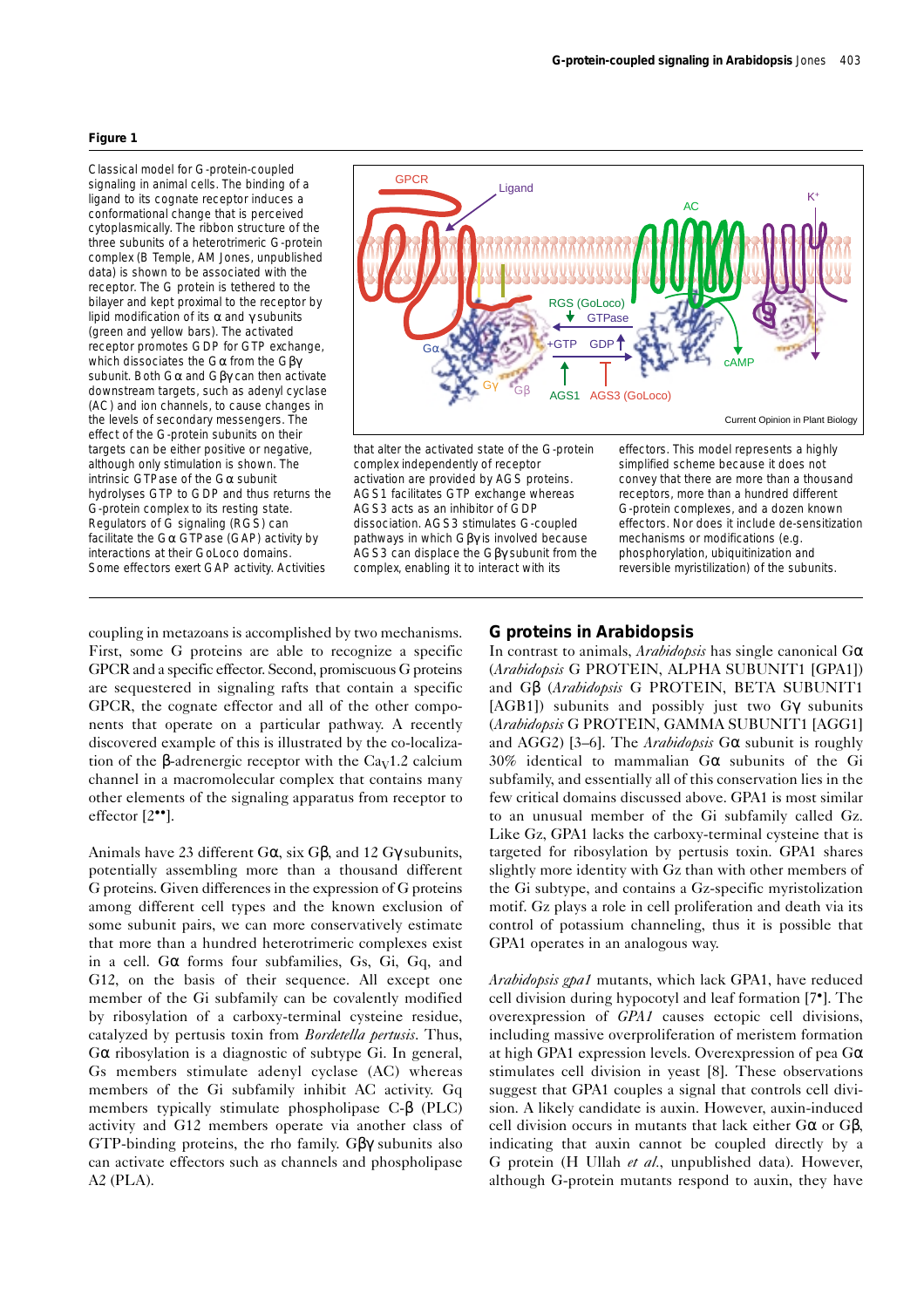



A comparison of the potential complexity of G-coupled signaling in animal and plant cells. Interactions that have been confirmed *in vivo* in an individual cell type are indicated in color. **(a)** The interactions in brain neuronal cells as revealed mainly by the work of Straiker *et al.* [31•] (green) and of Jeong and Ikeda [32•] (pink). Gz coupling in these cells has been identified in a number of studies using indirect approaches but has not been confirmed *in vivo*. The receptors shown are only a fraction of those expressed in neurons, and the effectors indicated are only two of several types of G-coupled outputs that are possible. Thus, the promiscuity of G proteins in neurons is grossly underestimated in this figure. **(b)** In contrast to animal cells, G coupling in plant cells is simple because of the presence of a single  $\alpha$  and a single β subunit, and possibly just two gamma subunits (AGG1 and AGG2). Wang *et al.* [9••] have shown that the *Arabidopsis* G-protein complex couples an unidentified ABA receptor to potassium and anion channels (blue) in guard cells. Ullah *et al.* [10•] proposed that a brassinosteroid receptor, possibly BRI1, is coupled to an unidentified effector (red) that regulates GA sensitivity in germination by an unknown mechanism. In the latter case, the specific seed cell type in which this signaling mechanism occurs has not been identified, but on the basis of other evidence, it probably takes place in the cells comprising the aleurone. CB1, cannabinoid receptor; GABA<sub>B</sub>, γ-amino butyric acid B; mGlutR III, group III metabotropic glutamate; musc chol, muscarinic cholinergic.

dramatically altered auxin sensitivity. It is therefore possible that some other, as yet unknown, G protein-coupled pathway interacts with auxin signaling in a way that controls auxin sensitivity.

Unlike auxin signaling, an abscisic acid (ABA) signaling pathway appears to be directly coupled by a G protein. Wang et al. [9<sup>••</sup>] demonstrated that ABA inhibition of lightinduced stomatal opening is completely lacking in *gpa1* mutants. Consistent with this loss of ABA responsiveness, ABA does not inhibit inward K+ channels or activate pH-independent anion channels in *gpa1* mutants (Figure 2). Interestingly, ABA-induced stomatal closure that is mediated by a pH change remains unaffected by the loss of GPA1 function, indicating that there are ABA pathways that are independent of G protein in guard cells [9••].

Not only can a specific cell type contain multiple signaling mechanisms for one hormone, such as ABA, but different cell types can also have different mechanisms for the same hormone [10<sup>•</sup>]. For example, although the guard cells of *gpa1* mutants are ABA insensitive, *gpa1* seeds have wildtype sensitivity to ABA but are 100-fold less sensitive to gibberellic acid (GA) and completely insensitive to brassinosteroid (BR). Seeds that overexpress *GPA1* are a

million-fold more sensitive to GA than wildtype seeds but still require GA for germination. One interpretation of these loss- and gain-of-function results is that GA signaling in seed germination is not directly coupled by G, but rather that some other G-coupled pathway crosstalks in a way that controls GA sensitivity. This indirect effect on a pathway via control of sensitivity is a re-occurring theme. Because it is known that BR regulates GA sensitivity, and that seeds that have reduced GA levels will fully germinate when treated with BR, it is possible that a BR pathway coupled by a G protein is the sought after pathway that controls GA sensitivity (Figure 2). Consistent with this, Ullah *et al.* [10•] have shown that BR synthesis and response mutants have the same reduced GA sensitivity as *gpa1* mutants, and that BR was completely ineffective at rescuing the germination of *gpa1* seeds when GA levels were reduced.

## **What is upstream of G in plants?**

To date, no plant receptor has been shown to be directly coupled by G. Furthermore, in contrast to the thousand or more heptahelical transmembrane proteins in animals, *Arabidopsis* has only a few candidates with just one plant protein actually confirmed to be heptahelical to date [11]. This protein, called MLO1, confers resistance to powdery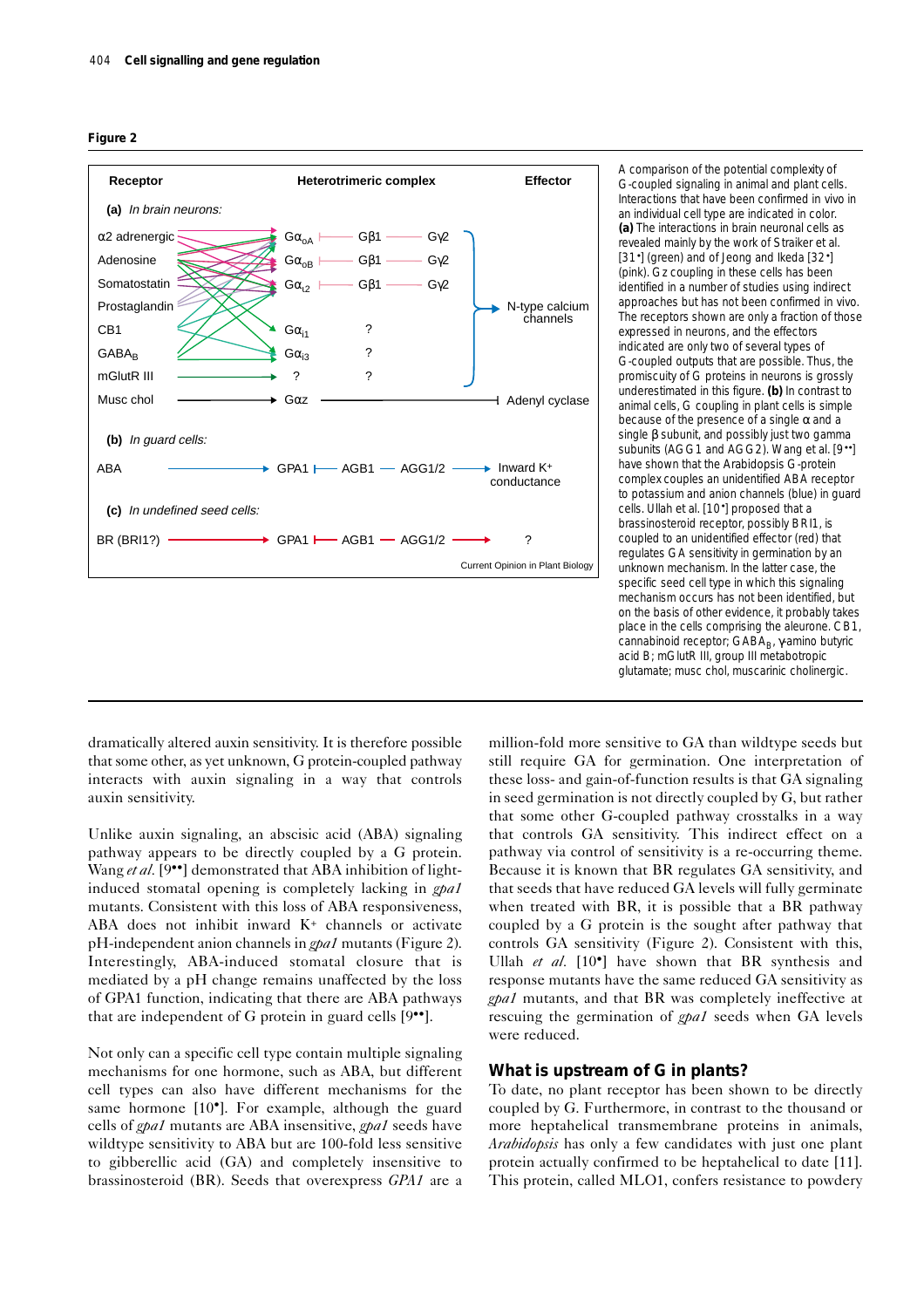mildew when present in its recessive form, but the mechanism of resistance is unknown. Recent evidence indicates that disease resistance conferred by *mlo* is not dependent on a G protein [8]. However, the possibility remains that MLO is coupled by a G protein in another signaling pathway because the function of this putative orphan receptor is unknown.

G-COUPLED RECEPTOR1 (GCR1) is a protein that shares some sequence identity to animal GPCRs of the rhodopsin/serotonin family [12]. GCR1 has a predicted heptahelical structure but this has not yet been confirmed by direct analyses. Overexpression of GCR1 modifies the cell cycle in a manner that is difficult to interpret [13]. Specifically, M phase appears to be uncoupled from S (see Figure 3 of [13]). On the other hand, *gcr1* loss-of-function mutants do not share any of the G-protein mutant phenotypes (AM Jones, unpublished results), suggesting either that GCR1 is not coupled by GPA1 or that the GCR1 function is redundant.

Receptor-independent, G-protein signaling occurs in animals. Using a functional screen in yeast, Lanier's group [14<sup>•</sup>] found three proteins (ACTIVATOR OF G SIGNAL-ING1–3 [AGS1–3]) that are capable of activating G-protein signaling in the absence of a cognate receptor. Perhaps the most interesting of these is AGS3, which has subsequently been shown to be a guanine dissociation inhibitor (GDI) [15<sup>•</sup>]. AGS3 binds the GDP-bound form of  $G\alpha$  to release Gβγ via a protein interaction involving a GoLoco motif [16•,17]. In yeast, this interaction directly activates a mitogen-activated protein (MAP) kinase pathway [18]. However, it is not known if AGS3 homologs or GoLococontaining proteins are found in plants.

Thus, we are left with only three possible conclusions: in contrast to animals, plants couple only one or a few heptahelical receptors by a G protein to downstream effectors; and/or receptor-independent G-protein signaling is the primary mechanism in plants; and/or plants couple nonheptahelical receptors. Although the jury is still out, some interesting facts shed light on this problem. First, the carboxy-terminal domain of all plant G protein orthologs is nearly 100% conserved, whereas in animals this region is poorly conserved due to the diversity of Gα–receptor interactions. Complete conservation in sequence among plant  $G\alpha$  carboxy-terminal domains suggests that there is a single or only a few receptors with which plant  $G\alpha$  can interact. Second, indirect observations are consistent with G coupling to nontraditional receptors. For example, as discussed above, Ullah *et al.* [10•] found that the germination of *gpa1* seeds is insensitive to BR. They also showed that *bri1* seeds have the same BR-insensitive phenotype as *gpa1* seeds. *BRI1* encodes a putative BR receptor-like kinase. Lease and coworkers [19] found that a putative protein-null allele of *AGB1*, encoding the single candidate Gβ subunit, shares many fruit phenotypes with the receptorlike kinase mutant *erecta* (*er*). Interestingly, double *er agb1*

mutants have complex phenotypes. Depending on the trait, *AGB1* is epistatic to *ER* or *vice versa*, suggesting either that multiple parallel pathways are operating or that AGB1 and ER interact. These recent observations raise the exciting possibility that G couples one or more of the more than 400 receptor-like kinases in plants [20].

# **What is downstream of G in plants?**

Phospholipase D (PLD), and potassium and calcium channels are presently the only three candidate effectors implicated in G-protein signaling in plants. In rice aleurone, GA-induced α-amylase secretion is greatly reduced in a G $\alpha$  mutant,  $dI$  [21<sup>•</sup>], suggesting that a signal that crosstalks to the GA/ABA pathway is coupled by G. Using isolated aleurone membrane extracts, Ritchie and Gilroy [22] showed that GTPγS alters PLD activity, consistent with PLD residing directly downstream of an activated G protein. Lein and Saalbach [23] provide *in vitro* evidence for Gα and PLD interaction. Wang *et al.* [9••] showed that the *gpa1* mutant, which likely has excessive Gβγ, lacks ABA inhibition of K+ influx, suggesting either that GPA1 is required for channel activation (possibly via PLD) or that, unlike in animals, Gβγ blocks channel activation. Another phospholipase activity, namely PLA2, rapidly increases activity after the application of auxin [24]. However, it is still not known if this occurs via coupling of auxin to PLA2 by G. The lipid by-products of PLA2 have been shown to activate a  $K^+$  channel in animals [25]. In this case, PLA2 activation probably occurs by interaction with the released Gβγ [26]. The available mutants now make this easily testable. Finally, there is evidence that a heterotrimeric G protein may also activate calcium conductance in plant cells. Aharon *et al.* [27] used singlechannel recording to measure cation influx in the presence of recombinant G $\alpha$ . They found that G $\alpha$  increased the mean probability of channel opening, suggesting regulation by G. It is not known yet if this regulation is direct as in animal cells [28].

# **Conclusions**

Assmann [29] summarized the evidence for the G coupling of many signals in plants, leaving us to wonder how only one or two G-protein complexes in *Arabidopsis* can provide specificity in coupling a particular signal to a particular effect. Obviously, one mechanism is to control the constellation of receptors and effectors that are expressed in a particular cell type; in other words, by a temporal control of the up- and downstream components of G protein signaling in a cell. A second mechanism is to physically sequester receptors and effectors with G and other signaling components in a type of signaling raft, as described in the introduction for β-adrenergic signaling. Not surprisingly, signaling rafts are found in plants [30], although none have yet been shown to include a heterotrimeric G-protein component.

Some of the many signals proposed to be coupled directly by G in plants may actually lie on pathways that are only indirectly regulated by G proteins. Thus, as we re-visit this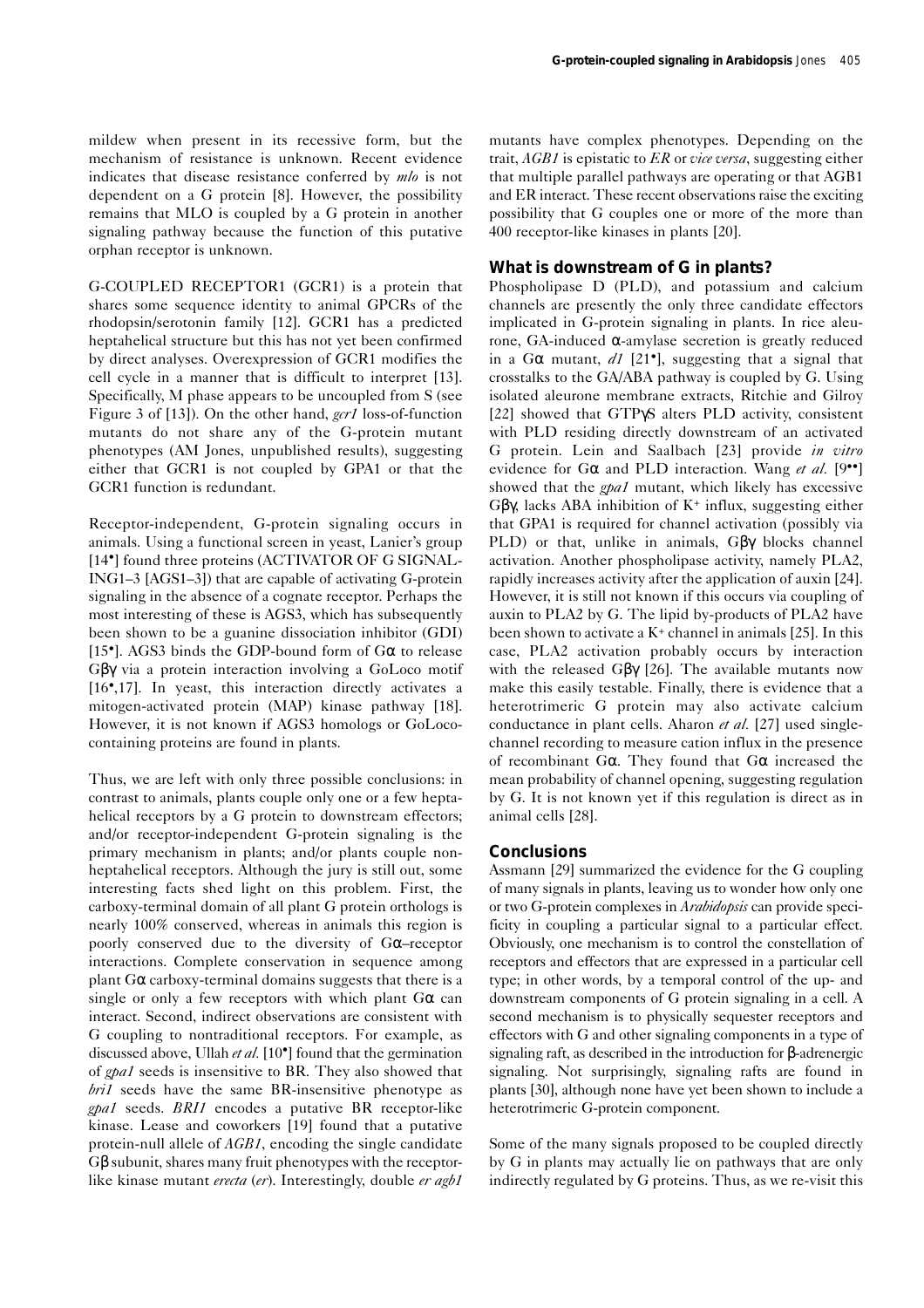complexity in the immediate future with our new genetic tools, we may find that it gets simpler for a brief while before becoming complicated again.

## **Acknowledgements**

I am very grateful to Drs Jin-Gui Chen and Hemayet Ullah for their insightful discussions on this topic, and to the National Science Foundation and the National Institute of Health for their support.

### **References and recommended reading**

Papers of particular interest, published within the annual period of review, have been highlighted as:

- of special interest
- •• of outstanding interest
- 1. Meng EC, Bourne H: **Receptor activation: what does the rhodopsin structure tell us?** *Trends Pharmacol Sci* 2001, **22**:587-593.
- 2. Davare M, Avdonin V, Hall D, Peden E, Burette A, Weinberg R,
- •• Horne M, Hoshi T, Hell JW: **A** β**<sup>2</sup> adrenergic receptor signaling complex assembled with the Ca2+ channel Cav1.2.** *Science* 2001, **293**: 98-101.

This work provides direct evidence that the coupling of a receptor (β2AR) to a calcium channel by a specific heterotrimeric G-protein complex (via the downstream effector, adenyl cyclase) is achieved by tethering all of these components in a common membrane raft. Modulating enzymes such as protein kinase A (PKA) and protein phosphatase 2 (PP2) are also tethered to the raft.

- 3. Ma H, Yanofsky M, Meyerowitz EM: **Molecular cloning and characterization of GPA1, a G protein alpha subunit gene from** *Arabidopsis thaliana***.** *Proc Natl Acad Sci USA* 1990, **87**:3821-3825.
- 4. Mason MG, Botella JR: **Completing the heterodimer: isolation and characterization of an** *Arabidopsis thaliana* **G protein** γ**-subunit cDNA.** *Proc Natl Acad Sci USA* 2000, **97**:14784-14788.
- 5. Mason MG, Botella JR: **Isolation of a novel G-protein** γ**-subunit from** *Arabidopsis thaliana* **and its interaction with G**β**(1).** *Biochim Biophys Acta* 2001, **1520**:147-153.
- 6. Weiss CA, Garnaat CW, Mukai Y, Hu Y, Ma H: **Isolation of cDNAs encoding guanine nucleotide-binding protein** β**-subunit homologues from maize (ZGB1) and** *Arabidopsis* **(AGB1).** *Proc Natl Acad Sci USA* 1994, **91**:9554-9558.
- 7. Ullah H, Chen JG, Young JC, Im KH, Sussman MR, Jones AM**:** • **Modulation of cell proliferation by heterotrimeric G protein in** *Arabidopsis***.** *Science* 2001, **292**:2066-2069.

Genetic and pharmacological approaches are used to show that a heterotrimeric G protein couples signals that regulate plant cell division in *Arabidopsis* and in synchronously dividing cells.

- Kim MC, Panstruga R, Elliott C, Muller J, Devoto A, Yoon HW, Park HC, Cho MJ, Schutze-Lefert P: **Calmodulin interacts with MLO protein to regulate defence against mildew in barley.** *Nature* 2002, **416**:447-450.
- 9. Wang XQ, Ullah H, Jones AM, Assmann SM: **G protein regulation of** •• **ion channels and abscisic acid signaling in** *Arabidopsis* **guard cells.** *Science* 2001, **292**:2070-2072.

This paper makes three new contributions: it shows that ABA-induced closure of guard cells does not use the same mechanisms as the ABA-mediated block of guard-cell opening; it shows that the ABA block of guard cell opening involves G-protein coupling to potassium influx; and it shows that ABA-induced guard-cell closure is independent of G proteins but involves an essential cytoplasmic pH change.

10. Ullah H, Chen JG, Wang S, Jones AM: **Role of G in regulation of** • *Arabidopsis* **seed germination.** *Plant Physiol* 2002, **129**:897-907. The authors propose that the brassinosteroid is coupled by a heterotrimeric G protein. This is novel as BRI1 is a receptor kinase, not one of the typical heptahelical membrane proteins that are coupled by G in animals.

- 11. Devoto A, Piffanelli P, Nilsson I, Wallin E, Pansruga R, von Heijne G, Schulze-Lefert P: **Topology, subcellular localization, and sequence diversity of the Mlo family in plants.** *J Biol Chem* 1999, **274**:34993-35004.
- 12. Josefsson LG, Rask L: **Cloning of a putative G-coupled receptor from** *Arabidopsis thaliana***.** *Eur J Biochem* 1997, **249**:415-420.
- 13. Colucci G, Apone F, Alyeshmerni N, Chalmers D, Chrispeels MJ: *GCR1***, the putative** *Arabidopsis* **G protein-coupled receptor gene is cell cycle-regulated, and its overexpression abolishes seed dormancy and shortens time to flowering.** *Proc Natl Acad Sci USA* 2002, **99**:4736-4741.
- 14. Cismowski MJ, Takesona A, Bernard M, Duzic E, Lanier SM: • **Receptor-independent activators of heterotrimeric G proteins.** *Life Sci* 2001, **68**:2301-2308.

This work introduced the concept of receptor-independent heterotrimeric G-protein signaling. The discovery was made by expressing a human cDNA library in a yeast strain that lacked the pheromone receptor but contained a chimeric mammalian/yeast  $G\alpha$  subunit. Activation of the complex resulted in growth.

- 15. De Vries L, Fischer T, Tronchere H, Brothers GM, Strockbine B,
- Siderovski DP, Farquhar MG: **Activator of G protein signaling 3 is a guanine dissociation inhibitor for G**α**i subunits.** *Proc Natl Acad Sci USA* 2000, **97**:14364-14369.

This work, along with that described in [16•], showed that AGS3 is an inhibitor of GDP dissociation. This is the first time that such a role has been proven for a heterotrimeric G protein.

- 16. Kimple RJ, De Vries L, Tronchere H, Behe C, Morris RA, Farquhar MG,
- Siderovski DP: **RGS12 and RGS14 GoLocco motifs are G**α**i interaction sites with guanine nucleotide dissociation inhibitor activity.** *J Biol Chem* 2001, **276**:29275-29281.

This study not only connects AGS3 with the newly discovered regulator of G signaling (RGS) proteins but also demonstrates the involvement of the Gα binding motif GoLoco in this connection.

- 17. Kimple RJ, Kimple ME, Betts L, Sondek J, Siderovski DP: **Structural determinants for GoLoco-induced inhibition of nucleotide release by G**α **subunits.** *Nature* 2002, **416**:878-881.
- 18. Elion E: **Pheromone response, mating and cell biology.** *Curr Opin Microbiol* 2000, **3**:573-581.
- 19. Lease KA, Wen J, Li J, Doke JT, Liscum E, Walker JC: **A mutant** *Arabidopsis* **heterotrimeric G-protein** β **subunit affects leaf, flower, and fruit development.** *Plant Cell* 2001, **13**:2631-2641.
- 20. Shiu SH, Bleecker AB: **Plant receptor-like gene family: diversity, function, and signaling.** *Science Signal Transduction Knowledge Environment (STKE)* 2001, http://stke.sciencemag.org/cgi/content/ full/sigtrans;2001/113/re22
- 21. Ueguchi-Tanaka M, Fujisawa Y, Kobayashi M, Ashikari M, Iwasaki Y, • Kitano H, Matsuoka M: **Rice dwarf mutant** *d1***, which is defective in the** α **subunit of the heterotrimeric G protein, affects gibberellin signal transduction.** *Proc Natl Acad Sci USA* 2000, **97**:11638-11643.

This paper followed several others that describe the phenotype of a rice  $G\alpha$ mutant. In this work, the authors showed a decreased sensitivity toward gibberellic acid in this mutant, and place Gα in a pathway that contains a negatively regulating transcription factor.

- 22. Ritchie S, Gilroy S: **Abscisic acid stimulation of phospholipase D in barley aleurone is G-protein-mediated and localized to the plasma membrane.** *Plant Physiol* 2000, **124**:693-702.
- 23. Lein W, Saalbach G: **Cloning and direct G-protein regulation of phospholipase D from tobacco.** *Biochim Biophys Acta* 2001, **1530**:172-183.
- 24. Scherer GF: **Phospholipid signaling by phospholipase A2 in plants.** *Symp Soc Exp Biol* 1994, **48**:229-242.
- Zhu M, Natarajan R, Nadler J, Moore JM, Gelband CH, Sumners C: **Angiotensin II increases neuronal delayed rectifier K+ current: role of 12-lipoxygenase metabolites of arachidonic acid.** *J Neurophysiol* 2000, **84**:2494-2501.
- 26. Jelsema CL, Axelrod J: **Stimulation of phospholipase A2 activity in bovine rod outer segments by the beta gamma subunits of transducin and its inhibition by the alpha subunit.** *Proc Natl Acad Sci USA* 1987, **84**:3623-3627.
- 27. Aharon GS, Snedden WA, Blumwald E: **Activation of a plant plasma membrane Ca2+ channel by TG**α**1, a heterotrimeric G protein** α**-subunit homologue.** *FEBS Lett* 1998, **424**:17-21.
- 28. Jarvis SE, Magga JM, Beedle AM, Braun JEA, Zamponi GW: **G protein modulation of N-type calcium channels is facilitated by physical interactions between syntaxin 1A and G**βγ**.** *J Biol Chem* 2000, **275**:6388-6394.
- 29. Assmann SM: **Heterotrimeric and unconventional GTP binding proteins in plant signaling.** *Plant Cell* 2002, **14(suppl)**:S355-S373.